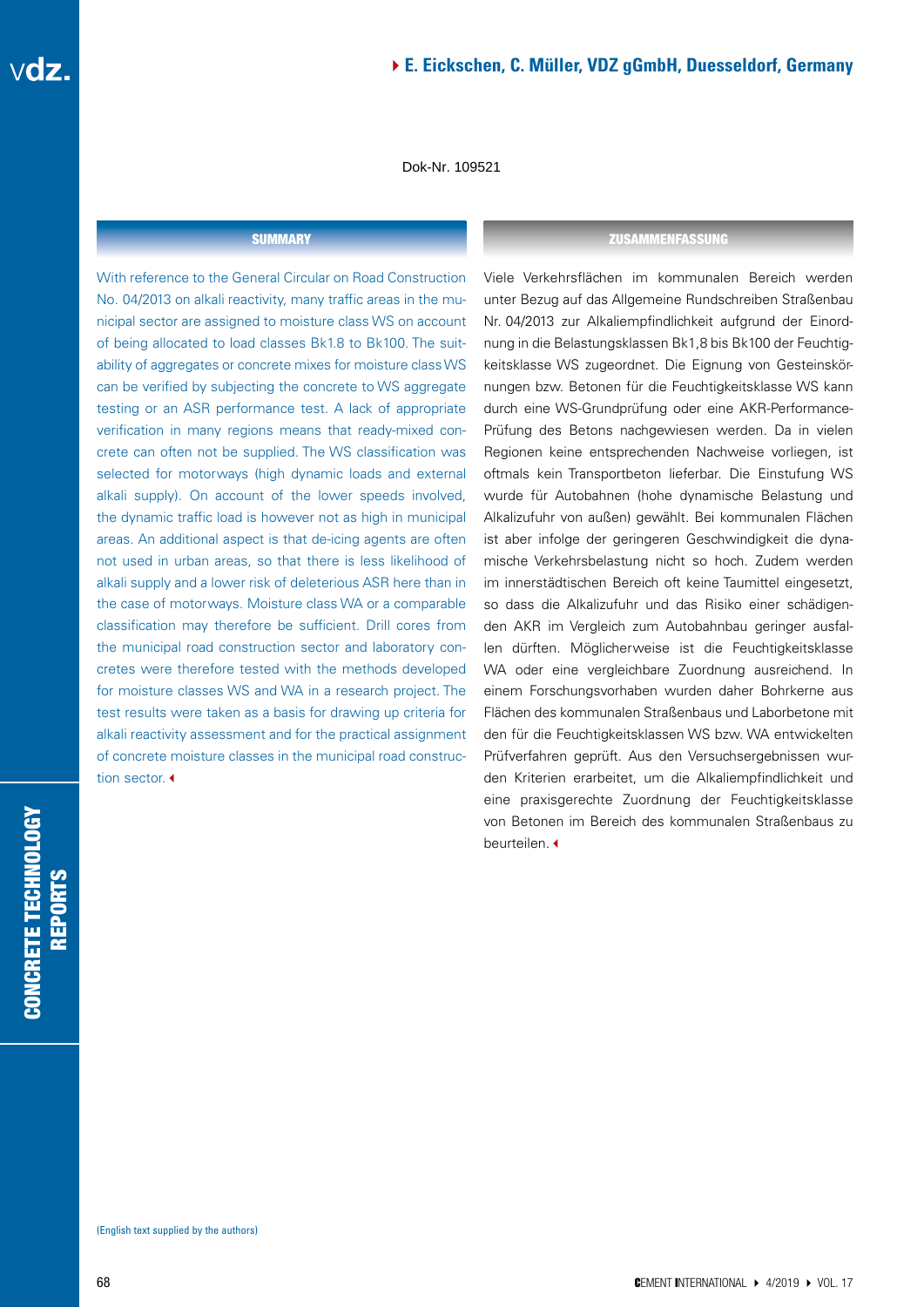## **Alkali-silica reaction in municipal road construction**

**Alkali-Kieselsäure-Reaktion im kommunalen Straßenbau**

## **1 Introduction and aim of the investigation**

Damage to concrete pavements on federal motorways in Germany arising from alkali-silica reaction (ASR) led to the development of ASR performance test methods [1–5]. The General Circular on Road Construction No. 04/2013 on the topic of alkali reactivity and corresponding testing procedures was published with a view to avoiding damage on motorways and trunk roads [6]. In this, the moisture classes WA (concrete which is often moist, or moist for lengthy periods, and is often exposed, or exposed for lengthy periods, to an external supply of alkalis) and WS (concrete, which in addition to the action effect associated with class WA is subject to a high dynamic load level) are assigned on the basis of the construction or load class [7] derived from the Directives for the standardisation of the superstructures of trafficked surfaces (RStO) (D) Table 1). The suitability of aggregates or concrete mixes for class WS can be verified by subjecting the concrete to WS aggregate testing or an ASR performance test. Many traffic areas in the municipal sector are assigned to load classes Bk1.8 to Bk100 and thus, by analogy, to moisture class WS in accordance with the circular. These include bus stops, parking areas or types of roads based on the Directives for Urban Road Design (RASt) [8] in the urban sector (*I* Table 2), for example.

The WS classification was selected for federal motorways (external alkali supply and high dynamic load). On account of the lower speeds involved, the dynamic traffic load is probably not as high in municipal areas. In addition, gritting agents tend to be used rather than de-icing agents, thus reducing the alkali supply and the risk of deleterious ASR. Moisture class WA or a comparable classification may therefore be sufficient. The stipulations of the Alkali Guidelines of the German Committee for Structural Concrete (DAfStb) [9] would be applicable to moisture class WA.

Many applications in the field of municipal road construction involve smaller construction jobs than in the case of motorways and so do not warrant setting up an on-site mixing plant. The concrete therefore tends to be supplied by ready-mixed concrete companies. Practical experience since the introduction of the ARS has shown that problems are encountered with smaller building projects in particular, because moisture class WS is now demanded on the basis of the load class. As neither WS aggregate testing nor performance tests are available in many regions, it is often not possible to use concrete construction methods in urban areas. Ready-mixed concrete with the necessary verification cannot be supplied. The aim of the current research project was to provide the municipal traffic area sector with findings as a basis for practicable moisture class assignment and corresponding evaluation of the concrete by way of performance tests, for example. Practice-oriented selection of the moisture class and evaluation by way of a suitable test method help to guard against incorrect usage associated with deleterious ASR and permit the use of regionally available starting materials. The durability and cost-effectiveness of concrete construction are thus enhanced.

## **2 Scope of the studies**

The research project was conducted in three work packages. The first step was to study concrete sections from the municipal sector or comparable applications where good practical experience had been gained. A prerequisite was a service life of at least 10 years without any evidence of deleterious ASR. The sections were visually inspected for ASR-specific damage characteristics and the following data were recorded where available: Starting materials (cement type, alkali content, aggregates), concrete composition and other boundary conditions (year of construction, surface, use of de-icing agents). In order to establish the behaviour of the concretes in laboratory experiments, the second step involved taking drill core samples from the pavements and examining them with the testing procedures developed by VDZ for the moisture classes WA and WS [1 to 5]. Chloride profiles were also determined for selected concrete pave-

|  |  |  |  | Table 1: Moisture classes of traffic areas (trunk roads) with application of the General Circular on Road Construction ARS No. 04/2013 [6] |
|--|--|--|--|--------------------------------------------------------------------------------------------------------------------------------------------|
|  |  |  |  |                                                                                                                                            |

| <b>RStO 01</b><br>Design-related load B <sup>1)</sup> | <b>RStO 12</b><br>Dimensioning-related load B <sup>1)</sup> | <b>RStO 01</b><br><b>Construction class</b> | <b>RSt0 12 [7]</b><br><b>Load class</b> | <b>Moisture class,</b><br>trunk roads as per ARS [6] |
|-------------------------------------------------------|-------------------------------------------------------------|---------------------------------------------|-----------------------------------------|------------------------------------------------------|
| >32                                                   |                                                             | <b>SV</b>                                   | <b>Bk100</b>                            |                                                      |
| 10 to 32                                              |                                                             |                                             | <b>BK32</b>                             |                                                      |
| 3 to 10                                               | 3.2 to 10                                                   | П                                           | <b>BK10</b>                             | <b>WS</b>                                            |
| $0.8$ to $3$                                          | 1.8 to 3.2                                                  | Ш                                           | <b>Bk3.2</b>                            |                                                      |
|                                                       | $1.0 \text{ to } 1.8$                                       |                                             | <b>Bk1.8</b>                            |                                                      |
| $0.3$ to $0.8$                                        | $0.3$ to $1.0$                                              | IV                                          | <b>Bk1.0</b>                            |                                                      |
| $0.1$ to $0.3$                                        |                                                             | V                                           |                                         | <b>WA</b>                                            |
| to 0.1                                                | < 0.3                                                       | VI                                          | <b>Bk0.3</b>                            |                                                      |

<sup>1)</sup> Equivalent 10 t standard axles in million

vdz.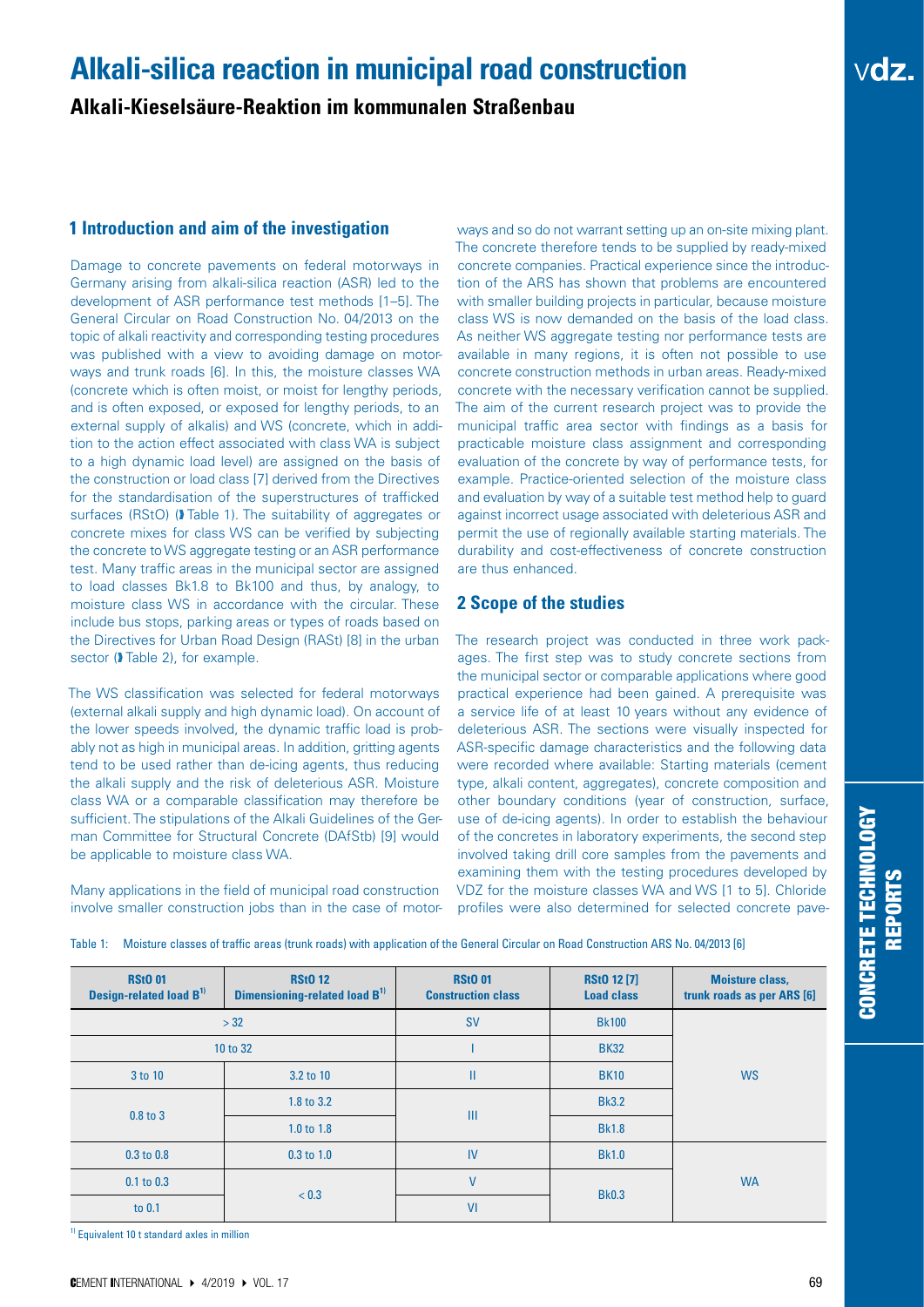Table 2: Load classes and moisture class derived from these for typical design situations in the municipal road construction sector [8]

| <b>Typical design situation in</b><br>accordance with [8] | <b>Load class</b>     | <b>Moisture class</b> |  |
|-----------------------------------------------------------|-----------------------|-----------------------|--|
| Road without surrounding<br>structures                    | <b>Bk10 to Bk100</b>  |                       |  |
| <b>Connecting road</b>                                    | Bk3.2/Bk10            |                       |  |
| Industrial road                                           | <b>Bk3.2 to Bk100</b> |                       |  |
| <b>Commercial road</b>                                    | <b>Bk1.8 to Bk100</b> | <b>WS</b>             |  |
| Main business road                                        | <b>Bk1.8 to Bk10</b>  |                       |  |
| Local business road                                       | <b>Bk1.8 to Bk10</b>  |                       |  |
| Local access road                                         | Bk3.2/Bk10            |                       |  |
| Village main road                                         | <b>Bk1.0 to Bk3.2</b> |                       |  |
| Access road                                               | <b>Bk1.0 to Bk3.2</b> | <b>WA/WS</b>          |  |
| Distributor road                                          | <b>Bk1.0 to Bk3.2</b> |                       |  |
| <b>Residential road</b>                                   | Bk0.3/Bk1.0           | <b>WA</b>             |  |
| <b>Residential street</b>                                 | <b>Bk0.3</b>          |                       |  |

ments and compared to the results from motorways (WS [9]). Finally, selected concretes were replicated in the laboratory. WS and WA performance testing was conducted on the basis of the information from the original initial test, and 40 °C fog chamber testing of the aggregates (crushed stone and gravel) was performed in accordance with the Alkali Guidelines [9].

## **3 Test results**

## 3.1 Work package 1: Selection of areas

Examples for which good practical findings exist were selected to verify the suitability of concrete mixes for municipal traffic areas and their successful use in practice ( $\blacktriangleright$  Table 3). A prerequisite was a service life of at least 10 years without any evidence of deleterious ASR. Certain potentially suitable areas could not be incorporated into the study, as their owners did not consent to drill core samples being taken when asked (e.g. a bus station and a lorry parking area). Instead of these areas, a section of motorway (no. 3) which had been produced with a concrete of the same composition as used in the region was included in the study. Three areas of

Table 3: Designation and year of construction of selected concrete areas

| No.            | <b>Usage/type of traffic area</b>                                                                      | <b>Year of</b><br>construction |
|----------------|--------------------------------------------------------------------------------------------------------|--------------------------------|
| 1              | Road, left-turn lane                                                                                   | 2003                           |
| $\overline{2}$ | <b>Road</b>                                                                                            | 2002                           |
| 3              | Motorway hard shoulder with same con-<br>crete as other areas in the region in the<br>municipal sector | 2005                           |
| 4              | <b>Bus station</b>                                                                                     | 2004/2005                      |
| 5              | B8n_I bypass (trunk road)                                                                              | 2002                           |
| 6              | B8n_II bypass (trunk road)                                                                             | 2002                           |
| 7              | <b>Factory road</b>                                                                                    | 2004                           |
| 8              | <b>Parking area</b>                                                                                    | 2007                           |
| 9              | Lorry parking area                                                                                     | 1996                           |

a cement plant with differing amounts of heavy traffic and de-icing agent application were selected (no. 7, 8 and 9). Two areas with different top-layer concretes from the B8n bypass in Duesseldorf (no. 5 and 6) were included. In addition, a bus station (no. 4) and two urban roads in Berlin (no. 1) and Wiesbaden (no. 2) were selected. The concrete used in the road area in Wiesbaden (no. 2) was also employed for the bus stops in the area of the road.

The selected areas were visually inspected for ASR-induced damage patterns [10]. This did not reveal any ASR-specific characteristics. Isolated fine near-surface shrinkage cracks were found.

The accessible data were recorded for each construction job (e.g. starting materials, concrete composition, construction/ load class, year of construction, surface) ( $\blacktriangleright$  Table 4). Information was also gathered on the placement method and treatment with de-icing agents, for example. With the exception of the B8n bypass (2-layer concrete), the concretes were placed in single layers. With regard to the traffic load, it can be assumed that at the time of construction areas 1 to 7 were assigned to construction classes SV and I to III and therefore formally comply with moisture class WS today. Area 8 is assigned to class WA and area 9 to class WS/WA. It was only possible to acquire qualitative information concerning the treatment with de-icing agents during gritting operations. Area no. 8 (parking area) was regularly treated with de-icing agent in winter. De-icing agent application was qualitatively classified as low, medium or high.

## 3.2 Work package 2: Drill core investigations

Drill core samples were taken from the nine areas. A sample of concrete was taken from the drill core of each area and thin sections of this were investigated for ASR-specific characteristics (cracks, gel). At the time of sampling there was no indication of deleterious ASR in any of the areas. Moreover, the chloride profile and the expansion in the 60 °C concrete test with alkali supply were determined.

## 3.2.1 Chloride profile

The chloride content of six selected concrete pavements was obtained via the cross-section to estimate the sodium chloride penetration behaviour in the concrete. The near-surface chloride profile determined was compared to data from drill cores from motorways (WS [11]). � Fig. 1 shows the watersoluble chloride content of the concrete referenced to the proportion of hardened cement paste in relation to the dis-



Figure 1: Water-soluble chloride content of drill cores from motorway concrete pavements (dashed lines [11]) and of drill cores from the municipal sector referenced to the proportion of hardened cement paste in relation to the distance from the surface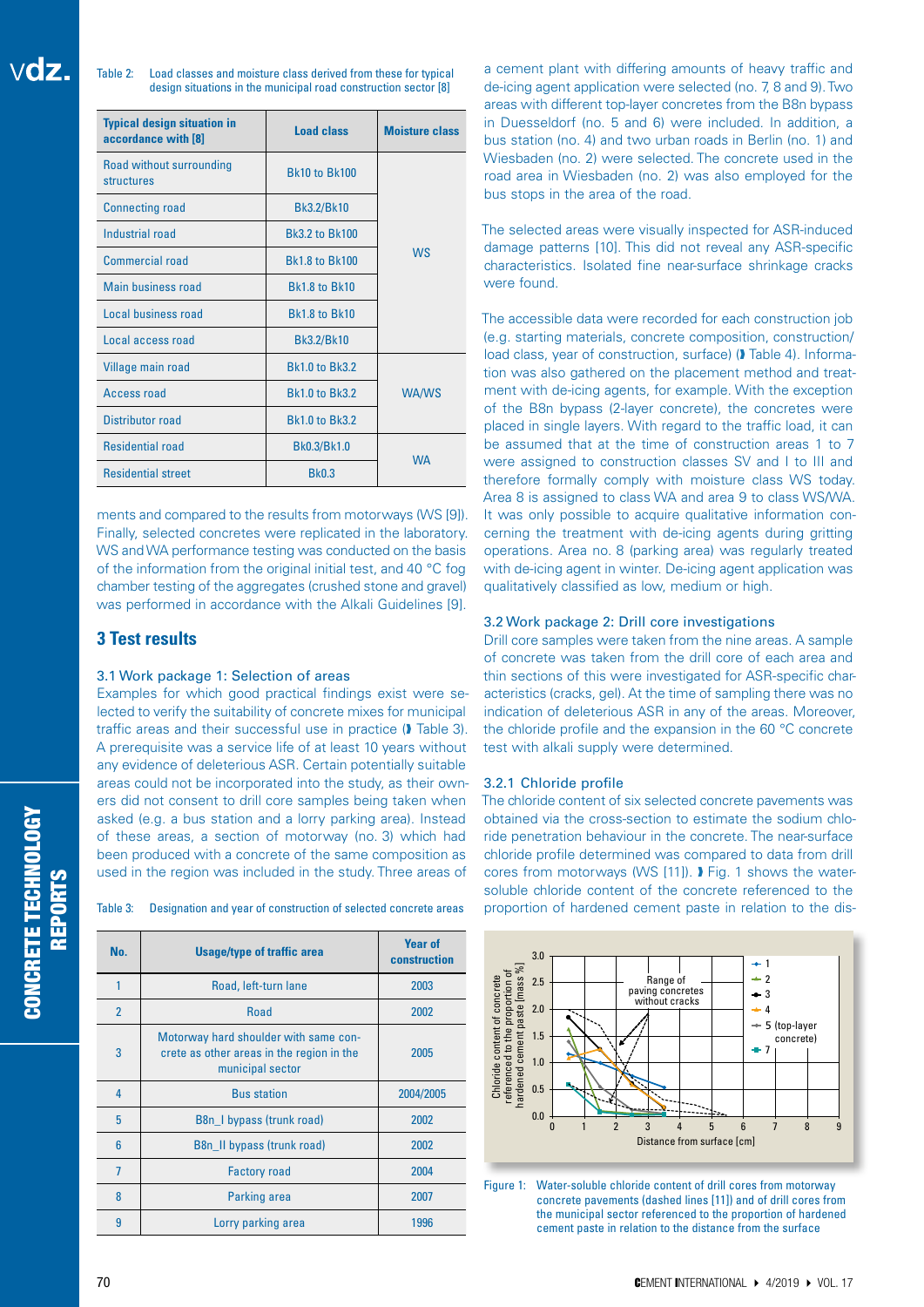#### Table 4: Characteristic values of concrete pavements

| No.             | <b>Concrete pavement</b><br>construction method | <b>Cement</b>                        | kg/m <sup>3</sup> | Na <sub>2</sub> 0<br>[mass $%$ ] | Age [years]    | <b>Classification in</b><br>moisture class WS/WA | Use of de-icing<br>agents in winter |
|-----------------|-------------------------------------------------|--------------------------------------|-------------------|----------------------------------|----------------|--------------------------------------------------|-------------------------------------|
|                 |                                                 | <b>CEM 1 32,5 R</b>                  | 380               | 0.91                             | 12             | WS (BkI I)                                       | <b>High</b>                         |
| $\overline{2}$  |                                                 | <b>CEM 1 42,5 R</b>                  | 370               | 0.82                             | 13             | WS (BkI I)                                       | Low                                 |
| 3               | Single-layer                                    | <b>CEM 1 32,5 R</b>                  | 350               | 0.58                             | 10             | WS (BkI SV)                                      | <b>High</b>                         |
| 4               |                                                 | <b>CEM II/B-T 42,5 N</b>             | 355               | 0.79                             | $\overline{9}$ | WS (BkI II)                                      | <b>High</b>                         |
| $5\phantom{.0}$ | Top-layer concrete I                            |                                      | 370               |                                  |                | WS (BkI SV)                                      | High                                |
| $6\phantom{a}$  | Top-layer concrete II                           | <b>CEM 1 32,5 R</b>                  | 375               | 0.70                             | 14             |                                                  |                                     |
| 5/6             | <b>Bottom-layer concrete</b><br>1/11            |                                      | 360               |                                  |                |                                                  |                                     |
| $\overline{7}$  |                                                 | <b>CEM II/B-S 42,5 N</b>             | 350               | 0.78                             | 11             | WS (BkI III)                                     | Low                                 |
| 8               | Single-layer                                    | <b>CEM II/A-M</b><br>$(S-LL)$ 42,5 R | 360               | 0.87                             | 8              | WA (BkI V)                                       | High                                |
| 9               |                                                 | <b>CEM 1 32,5 R</b>                  | 340               | 0.85                             | 19             | WS/WA (BkI III/IV)                               | Low                                 |

tance from the surface. The dashed lines outline the range of values obtained from motorway samples (WS). The soluble chloride content of the hardened cement paste decreased continuously down to a depth of around 5 cm. No systematic difference became apparent between the municipal areas and the motorways. With the exception of the factory road (area 7) which was not treated with de-icing agents, the other areas fell within the value range of the motorways (WS). The samples investigated could not confirm that lower chloride profiles generally occur in municipal road pavements as a result of a more sparing use of de-icing agents.

## 3.2.2 Drill core investigation in 60 °C concrete test with external alkali supply

Two drill cores from each of the nine areas were used for the tests. The drill cores were halved lengthways and measuring marks were placed at intervals of 20 cm. In the case of the two 2-layer concrete pavements (no. 5 and 6), the expansion of the approximately 5 cm to 7 cm thick top-layer concrete was separately recorded with additional 10 cm measurement sections on the top end face and on the inside of the lateral surface.



Figure 2: Expansion of drill core halves (mean value from two drill core halves) from the nine areas in the 60 °C concrete test with external alkali supply through a 3 % NaCI solution

The residual expansion potential of the concrete was determined by way of the 60 °C concrete test with external alkali supply for the moisture classes WA (3 % NaCl solution) and WS (3 % and 10 % NaCl solution). If the expansion after ten cycles with 3 % alkali supply does not exceed a value of 0.50 mm/m, the concrete can be assigned to moisture class WA. For moisture class WS, values of 0.50 mm/m and 0.30 mm/m must not be exceeded with 10 % alkali supply and 3 % solution respectively. The test duration was extended from the normal ten cycles to a total of 15 cycles.

It became apparent that the short measurement section of 10 cm was not suitable for obtaining reproducible measured values. Only the bottom-layer concrete is therefore shown in the illustrations for the concretes B8n\_I and B8n\_II (no. 5 and 6). With one exception, no significant increase in expansion was found after ten cycles for a concentration of 3 % NaCl (D Fig. 2). The possible causes of the great expansion obtained with no. 8 must be investigated. As the expansion of the concretes is below a value of 0.50 mm/m, these can be assigned to moisture class WA. Based on the test results, the majority of the concretes would also be suitable for moisture class WS ( $\leq 0.30$  mm/m).



Figure 3: Expansion of drill core halves (mean value from two drill core halves) from the nine areas in the 60 °C concrete test with external alkali supply through a 10 % NaCI solution

vdz.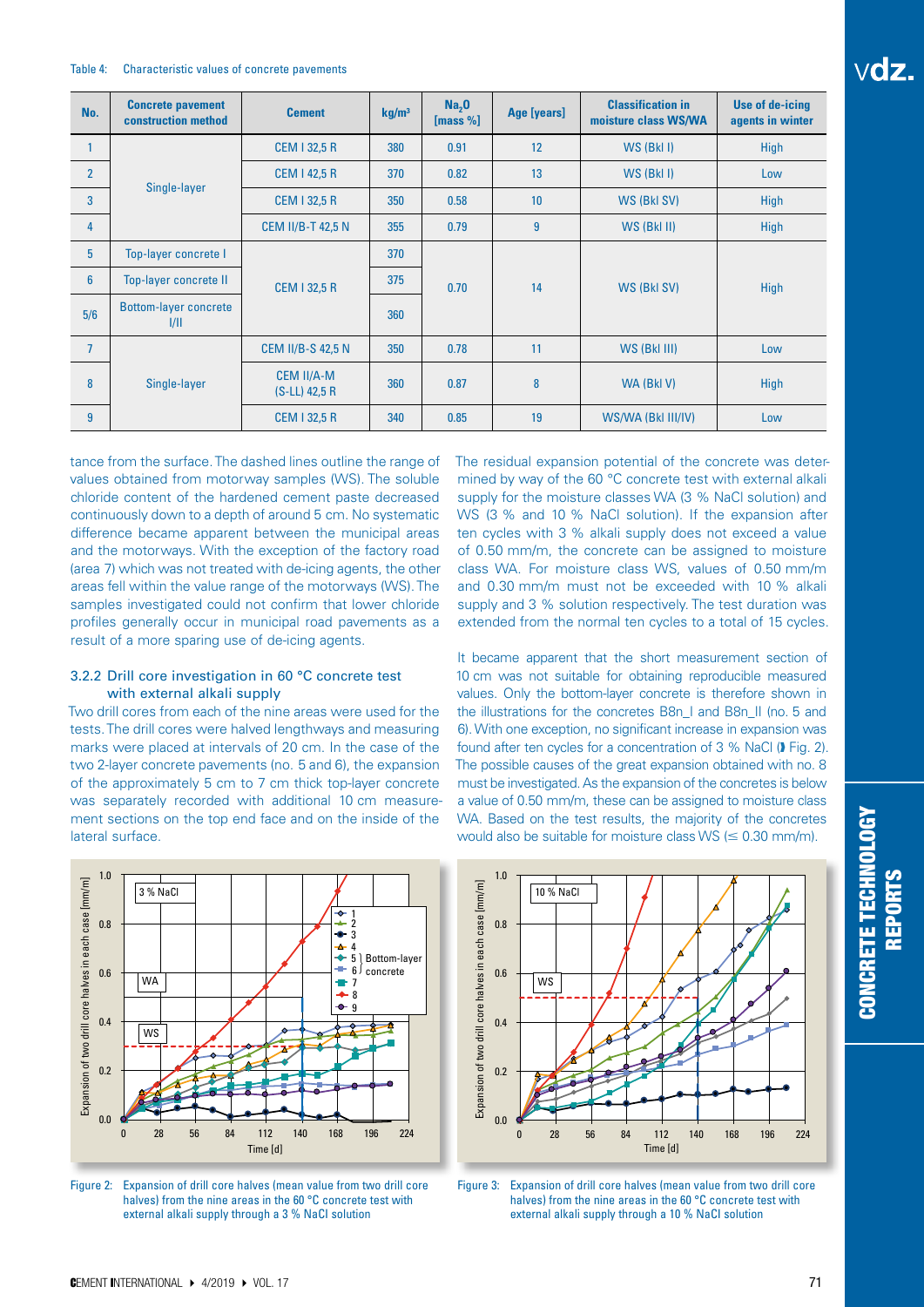| <b>Characteristic value</b>  | <b>Area</b>                                                 |                                                      |                                                                                         |                 |  |  |  |  |
|------------------------------|-------------------------------------------------------------|------------------------------------------------------|-----------------------------------------------------------------------------------------|-----------------|--|--|--|--|
|                              | <b>No. 1</b>                                                | <b>No. 2</b>                                         | No.3                                                                                    | <b>No. 8</b>    |  |  |  |  |
| <b>Cement</b>                | 380 kg/m <sup>3</sup> CEM I 42,5 N<br><b>WS test cement</b> | 370 kg/m <sup>3</sup> CEM I 42,5 N<br>WS test cement | 360 kg/m <sup>3</sup> CEM II/A-M<br>350 kg/m <sup>3</sup> CEM I 42,5 N<br>(S-LL) 42,5 R |                 |  |  |  |  |
| Na <sub>2</sub> O equivalent | 0.76 doped to 0.91 mass %                                   | 0.76 doped to 0.82 mass %                            | $0.64$ mass $%$<br>$0.87$ mass %                                                        |                 |  |  |  |  |
| Water                        | 168 kg/ $m3$                                                | 173.9 $kg/m3$                                        | 140 $kg/m3$                                                                             | 153 $kg/m3$     |  |  |  |  |
| w/c ratio                    | 0.44                                                        | 0.47                                                 | 0.40                                                                                    | 0.43            |  |  |  |  |
| Air content                  | 4.5 vol. %                                                  | 4.5 vol. %<br>4.5 vol. %                             |                                                                                         | 4.5 vol. %      |  |  |  |  |
| Aggregates                   | Values in vol. %, bulk density in kg/dm <sup>3</sup>        |                                                      |                                                                                         |                 |  |  |  |  |
| Sand 0/2 mm                  | 31 vol. %, 2.68                                             | 30 vol. %, 2.64                                      | 29 vol. %, 2.63                                                                         | 28 vol. %, 2.66 |  |  |  |  |
| Gravel 2/8 mm                | 25 vol. %, 2.62                                             | 20 vol. %, 2.62                                      | 19 vol. %, 2.63                                                                         | 23 vol. %, 2.64 |  |  |  |  |
| Gravel 8/16 mm               |                                                             |                                                      |                                                                                         | 13 vol. %, 2.64 |  |  |  |  |
| Crushed stone 8/11           |                                                             |                                                      | 14 vol. %, 2.70                                                                         |                 |  |  |  |  |
| Crushed stone 11/16          |                                                             |                                                      | 14 vol. %, 2.70                                                                         |                 |  |  |  |  |
| Crushed stone 8/16           | 44 vol. %, 2.76                                             | 50 vol. %, 2.80                                      |                                                                                         | 36 vol. %, 2.65 |  |  |  |  |
| Crushed stone 16/22          |                                                             |                                                      | 24 vol. %, 2.70                                                                         |                 |  |  |  |  |

A far greater increase in expansion, even beyond the value for ten cycles, can be seen for a concentration of 10 % NaCl ( $\blacktriangleright$  Fig. 3). Six of the nine types remained below the 0.50 mm/m assessment criterion after ten cycles for moisture class WS. Concrete 3 from the hard shoulder of a motorway, which was used in the same composition in several municipal areas in the region, exhibited very little expansion.

## 3.3 Work package 3: Production of laboratory concretes 3.3.1 General

Work package 3 involved obtaining the starting materials (cement, aggregates) of the concrete used to make the concrete pavements of samples no. 1, 2, 3 and 8 and then producing concretes from these in the laboratory. Based on the information from the original initial test, an ASR performance test was subsequently conducted by way of the 60 °C concrete test with a 3 % and 10 % NaCl solution. The concrete compositions for the performance tests are listed in � Table 5.

As the cements originally used were no longer available in three cases, an ASR test cement was doped (no. 1 and no. 2) or use was made of a comparable cement (no. 3) (� Table 6). The alkali reactivity of the aggregate was also tested in accordance with the Alkali Guidelines with 40 °C fog chamber storage (four gravels and four crushed stones). The concrete compositions corresponded to the Alkali Guidelines ( $\blacktriangleright$  Table 7).

#### 3.3.2 ASR performance test

As, with a concentration of 3 % NaCl, the expansion of all the concrete mixes was below a value of 0.50 mm/m, these could be assigned to moisture class WA (� Figs. 4a to d). Based on the test results, three of the concrete mixes would also be suitable for moisture class WS  $(\leq 0.30 \text{ mm/m})$ . The high level of drill core expansion exhibited by concrete no. 8 as compared to other areas was no longer found in the (subsequent) performance test (Fig. 4d). A far greater increase in expansion, even beyond the value for ten cycles, can be seen for a concentration of 10 % NaCl. Two types (no. 2 and no. 3, Figs. 4b and 4c) remained below the 0.50 mm/m assessment criterion after ten cycles for moisture class WS.

| Table 6: |  |  |  | Cements for performance tests with the 60 °C concrete test |
|----------|--|--|--|------------------------------------------------------------|
|----------|--|--|--|------------------------------------------------------------|

|                          | <b>Cement on placement</b>         |                                  | <b>Current cement</b>                               |      |                                                                                       |  |
|--------------------------|------------------------------------|----------------------------------|-----------------------------------------------------|------|---------------------------------------------------------------------------------------|--|
| <b>Area</b>              | <b>Cement type</b>                 | Na <sub>2</sub> 0<br>[mass $%$ ] | Na <sub>2</sub> 0<br><b>Cement type</b><br>[mass %] |      | <b>Cement for experimental</b><br>programme                                           |  |
|                          | <b>CEM I 32,5 R</b>                | 0.91                             | <b>CEM I 42,5 R</b>                                 | 1.00 | WS test cement<br><b>CEM 142,5 R</b><br>$Na2O = 0.76$ mass %<br>doped to 0.91 mass %  |  |
| $\overline{\phantom{a}}$ | <b>CEM I 42,5 R</b>                | 0.82                             | <b>Clinker production</b><br>discontinued           |      | WS test cement<br><b>CEM 1 42,5 R</b><br>$Na2O = 0.76$ mass %<br>doped to 0.82 mass % |  |
| 3                        | <b>CEM 132,5 R</b>                 | 0.58                             | CEM I 52,5 N (so)                                   | 0.25 | <b>CEM I 42,5 N</b><br>$Na2O = 0.64$ mass %                                           |  |
| 8                        | <b>CEM II/A-M</b><br>(S-LL) 42,5 R | 0.87                             | <b>CEM II/A-M</b><br>(S-LL) 42,5 R                  | 0.87 | <b>Current cement</b>                                                                 |  |

3.3.3 40 °C fog chamber storage Five of the eight aggregates investigated (� Figs. 5a to h) met the requirements after 270 days: Cube crack width < 0.20 mm and prism expansion  $\leq 0.60$  mm/m. The following three aggregates failed to meet the requirements:

- **I** Gravel from area no. 1: Expansion and crack width exceeded (Fig. 5 a),
- **I** Crushed stone from area no. 3: Expansion and crack width exceeded (Fig. 5 f),
- Crushed stone from area no. 8: Crack width exceeded on last measurement date (Fig. 5 h).

CONCRETE TECHNOLOGY REPORTS

**CONCRETE TECHNOLOGY**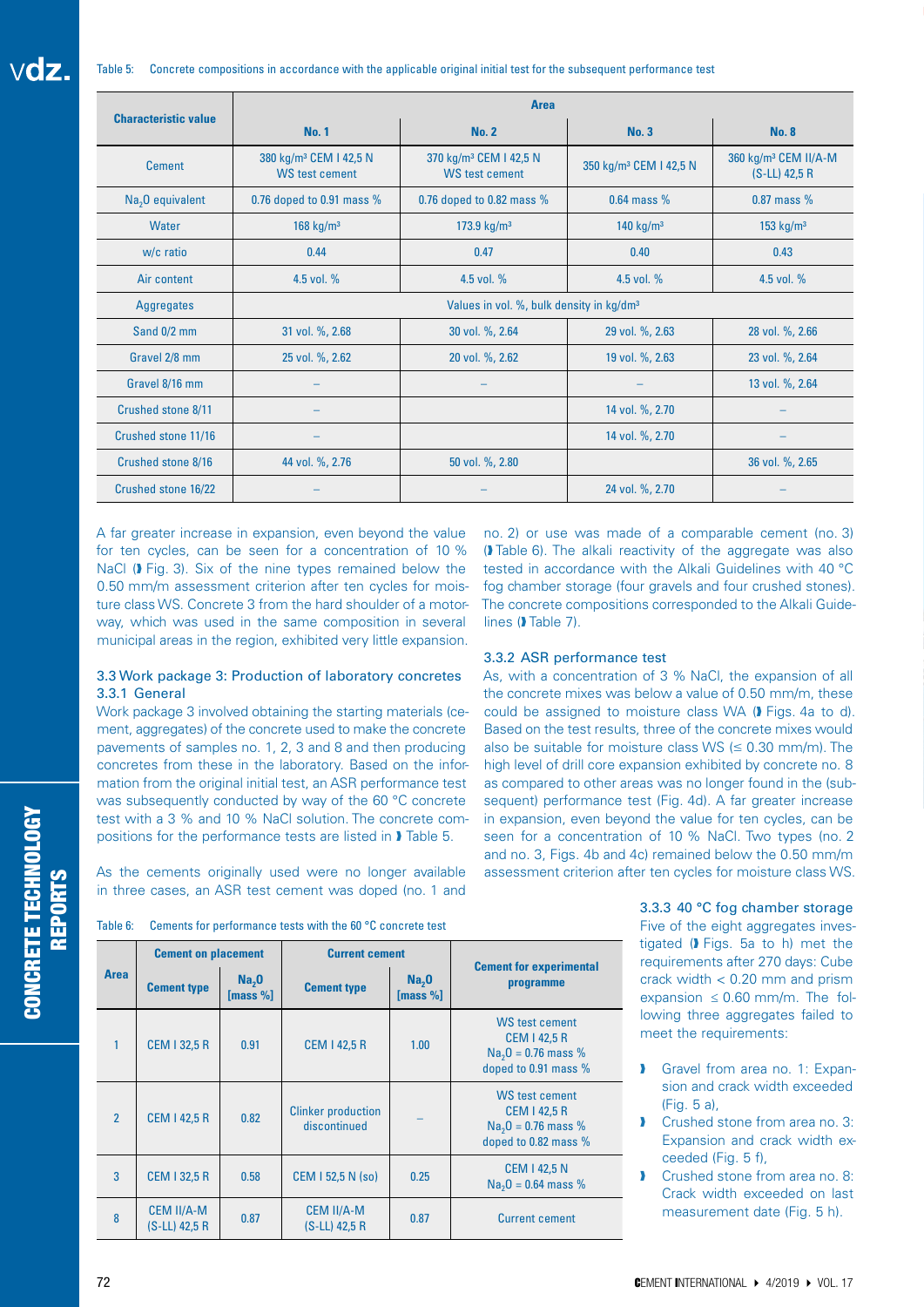

**Refractories for the Future:** Collaboration among Customers, Manufactures and Academia in Pursuit of Further High-Temperature Technology

# **UNITECR 2019**

**United international Technical Conference of Refractories 16th Biennial Worldwide Congress**

**13-16 October, 2019 Yokohama, Japan**

• Mo<del>re than 280 hig</del>hly specialized technical p<del>aper</del>s • Expected 800 delegates from 40 countries.

> CONCRETE TECHNOLOGY Hosted by TARJ. Technical Association of Refractories, Japan

## **Session Topics**

- Refractories for Iron and Steel
- Refractories for Glass
- Refractories for Non-ferrous Metallurgy
- Refractories for Cement
- Refractories for Waste Incineration and Others
- Raw Materials
- Environmental Sustainability and Recycling
- Advances in Manufacturing, Installation and Equipment
- Refractory Engineering System and Design
- New Development
- Basic Science
- Energy Saving and Insulation
- Testing of Refractories
- Education
- Industrial Refractory Applications
- High Temperature Engineering Ceramics
- d Academia **Sanctary Component Component Component Component Component Component Component Component Component Component Component Component Component Component Component Component Component Component Component Component C** • **Collaboration among Customers, Manufactures and Academia**

## We are looking for **Sponsors & Exhibitors**

## **Please visit the website http://unitecr2019.org/**

For further information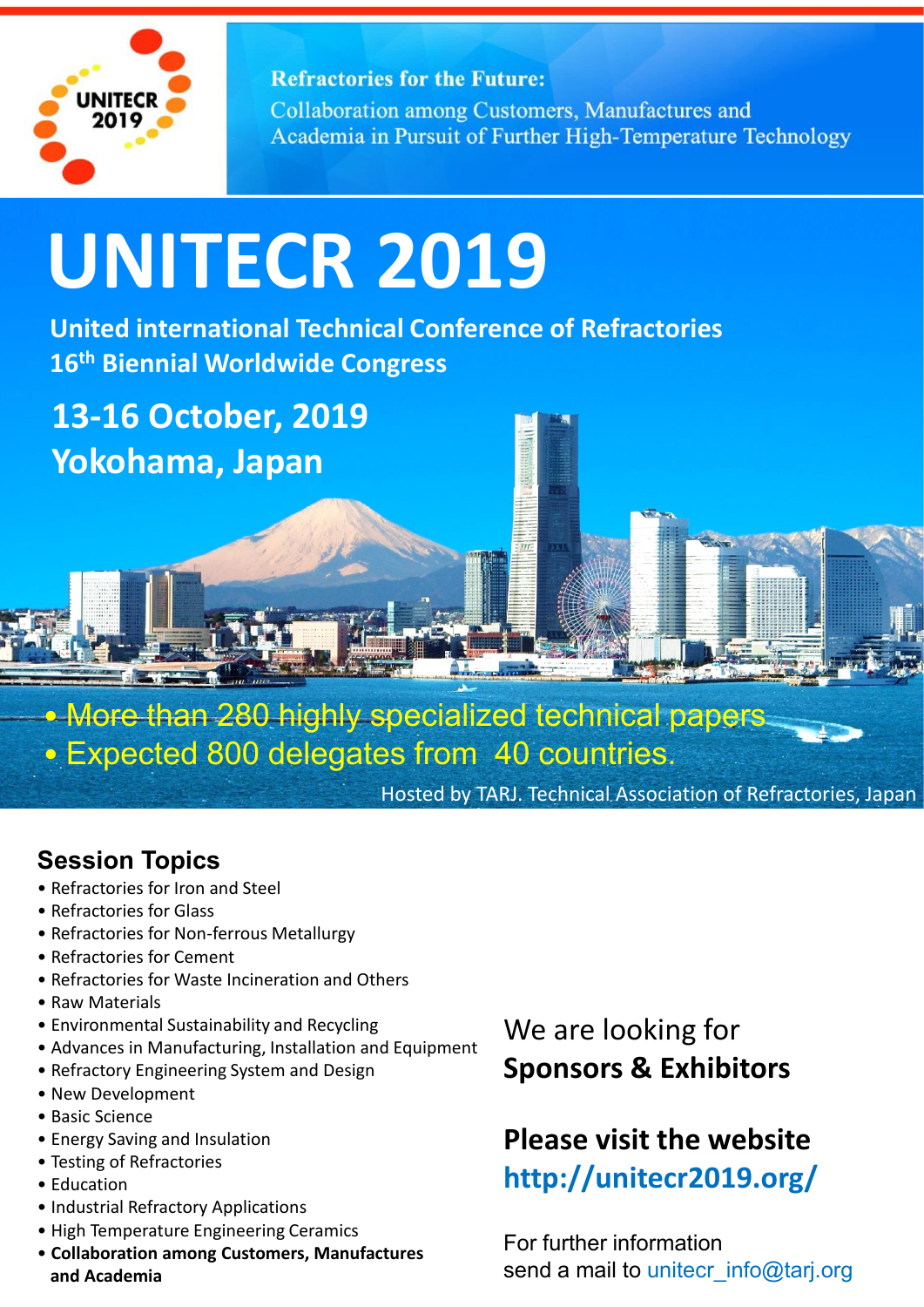#### Table 7: Concrete compositions for testing in 40 °C fog chamber

| <b>Characteristic values of concrete compositions</b> |                                                      |  |  |  |  |
|-------------------------------------------------------|------------------------------------------------------|--|--|--|--|
| Cement                                                | 400 kg/m <sup>3</sup> CEM I 32,5 R ASR test cement   |  |  |  |  |
| Na <sub>2</sub> 0                                     | 1.30 mass % (doped from 1.13 mass % with $K_2SO_a$ ) |  |  |  |  |
| <b>Water</b>                                          | $w/c = 0.45$ : 180 kg/m <sup>3</sup>                 |  |  |  |  |
| Air content                                           | 1.0 vol. $%$                                         |  |  |  |  |
| Sand 0/2                                              | 30 vol. % natural sand (VDZ standard sand)           |  |  |  |  |
|                                                       | Aggregate [vol. %]                                   |  |  |  |  |

| <b>Area</b>         |        |                  |        |                         |        |                         |        |                         |
|---------------------|--------|------------------|--------|-------------------------|--------|-------------------------|--------|-------------------------|
| Particle size group |        | $0/16$ mm        |        | $0/16$ mm<br>$0/22$ mm  |        |                         |        | $0/16$ mm               |
|                     | Gravel | Crushed<br>stone | Gravel | <b>Crushed</b><br>stone | Gravel | <b>Crushed</b><br>stone | Gravel | <b>Crushed</b><br>stone |
| $2/8$ mm            | 40     | 40               | 40     | 40                      | 20     | 20                      | 40     | 40                      |
| $8/16$ mm           | 30     | 30               | 30     | 30                      | 20     | 20                      | 30     | 30                      |
| $16/22$ mm          |        |                  |        |                         | 30     | 30                      |        |                         |

On the basis of these results, these three aggregates would be assigned to alkali reactivity class E III-S (alkali reactive). In accordance with the Alkali Guidelines they could then not be used for moisture class WA without taking other measures. A low-alkali cement has to be used in the case of cement contents up to and including  $350$  kg/m<sup>3</sup>. For cement contents  $>$  350 kg/m<sup>3</sup>, the aggregate has to be replaced or the suitability of the concrete has to be verified in a performance test.

## **4 Summary**

## 4.1 General

Damage from alkali-silica reaction can be avoided by using concretes with alkali reactivity low enough



Concrete age [d]





CONCRETE TECHNOLOGY REPORTS

**CONCRETE TECHNOLOGY REPORTS**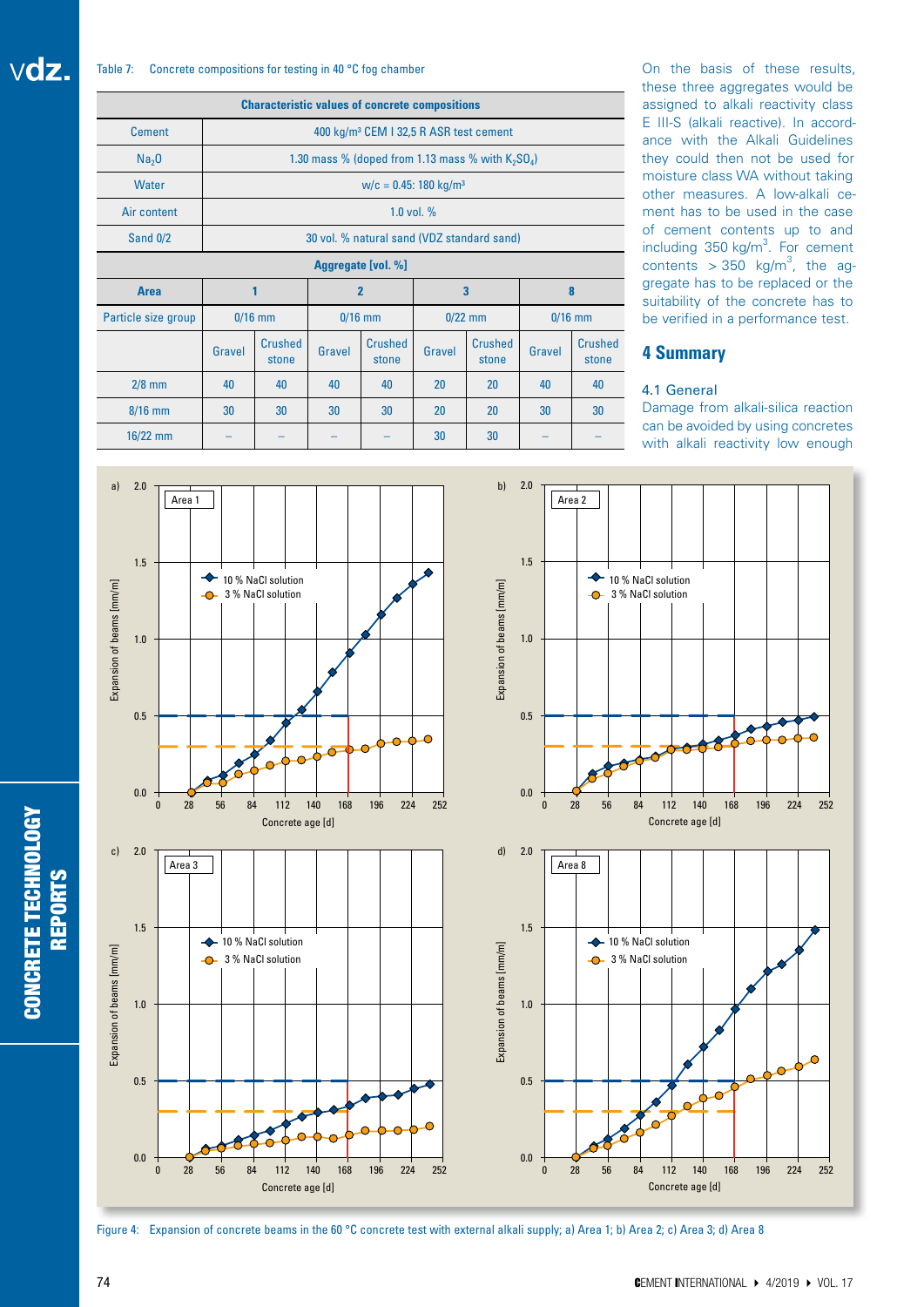

Figure 5: Expansion of concrete beams and crack width of concrete cubes in 40 °C fog chamber storage; a) and b) Area 1; c) and d) Area 2; e) and f) Area 3; g) and h) Area 8 (gravel on the left and crushed stone on the right in each case) **CONCRETE TECHNOLOGY** CONCRETE TECHNOLOGY **REPORTS** REPORTS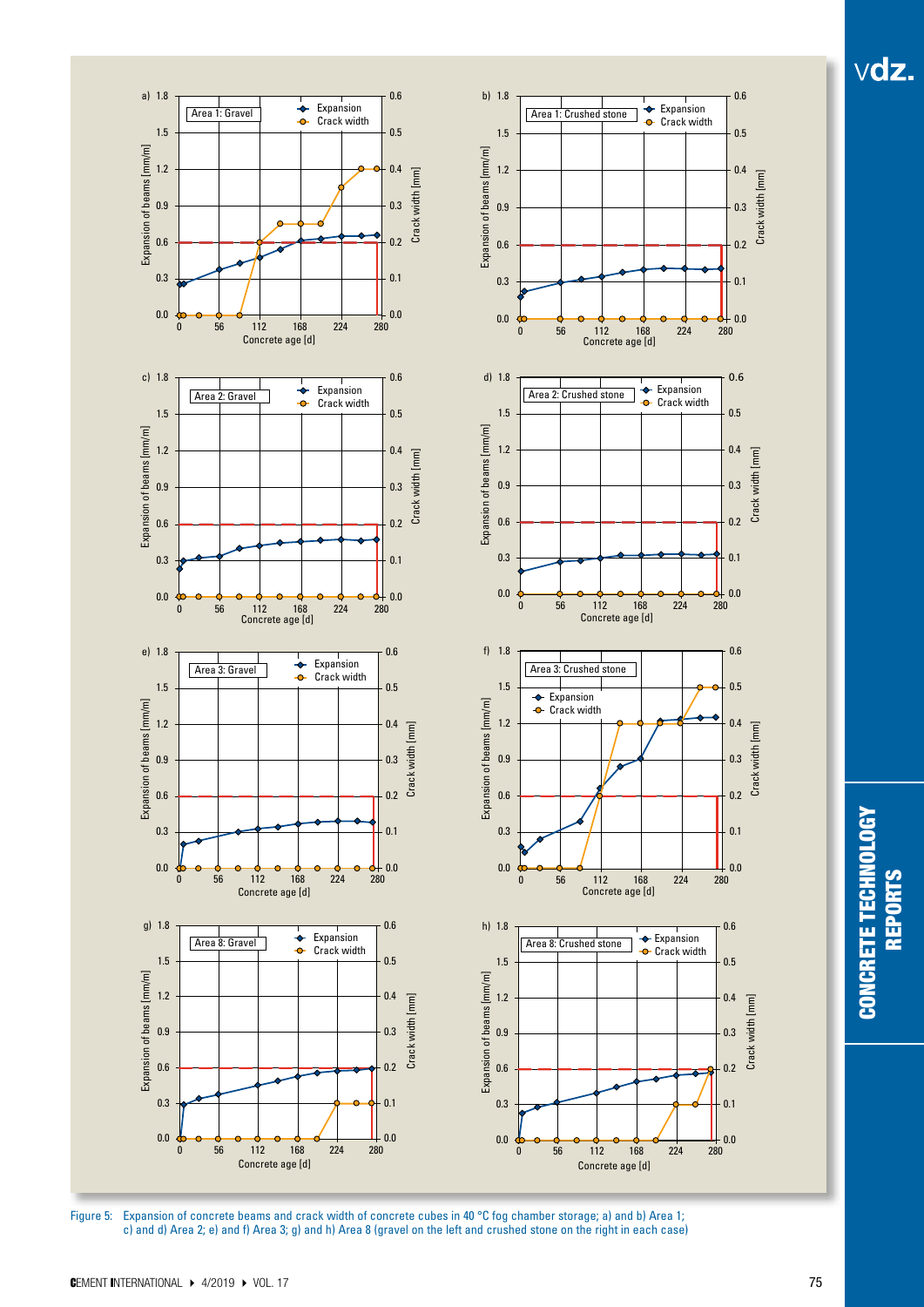for the application concerned (= moisture class). Criteria to permit appropriate assessment of the alkali reactivity of concretes in the municipal road construction sector were drawn up in the IGF project IGF 18775 N. This involved using the 60 °C concrete test with various sodium chloride concentrations and 40 °C fog chamber storage.

## 4.2 Assessment of concretes with the test methods

All but one of the drill cores revealed expansion below the assessment criterion for moisture class WA in the 60 °C concrete test (� Fig. 6 on the left, 3 % NaCl). Expansion above the assessment criterion was found in one case (area no. 8). According to the sample provider, the area is ten years old and undamaged. On account of the assignment of the aggregate to class E III-S (alkali reactive) on the basis of fog chamber testing, the concrete would not correspond to the Alkali Guidelines in moisture class WA. In the case of area no. 3 from the hard shoulder of a motorway, the crushed stone is likewise assignable to E III-S, which means that, according to the Alkali Guidelines, it cannot be used in moisture class WA with a cement content  $> 350$  kg/m<sup>3</sup>. With a cement content up to 350 kg/m $^3$  the aggregate can be used with low-alkali cement. For the concrete of area 3 in the investigation, the content was  $350$  kg/m<sup>3</sup> and the cement used had low-alkali properties (s. Table 4).

Eight out of nine of the drill cores exhibited expansion below the assessment criterion for moisture class WA. The one concrete with expansion above the assessment criterion for moisture class WA would not have been suitable for WA on account of the fog chamber results for one of the aggregates used. All four of the laboratory concretes exhibited expansion below the assessment criterion for moisture class WA. Five out of nine drill cores also met the assessment criteria for moisture class WS (Fig. 6, on the left, 3 % NaCl). This likewise applied to two laboratory concretes.

## 4.3 Proposal for the assessment of concrete areas in the municipal sector

In the cases examined, application of the stipulations of the Alkali Guidelines for moisture class WA appears to be appropriate for road pavements. For concrete road pavements in the municipal sector up to and including load class Bk10, the recommendation is to base measures to prevent ASR



Figure 6: Expansion of drill core halves/concrete beams after ten cycles of alternating storage in the 60 °C concrete test with external alkali supply through a 3 and 10 % sodium chloride solution

on moisture class WA in the future (� Table 8). The concrete compositions and the starting materials must conform to the requirements of the Alkali Guidelines. The requirements for cements in accordance with the technical delivery terms for materials and material mixtures for base courses with hydraulic binders and concrete pavements (TL Beton-StB) would still apply irrespective of the moisture class if the invitation to tender makes reference to TL Beton-StB. In the event of classification in moisture class WA, the cement may additionally be subject to the requirements of DIN 1164-10 (low-alkali cement) in certain cases. Performance tests would then have to be conducted in the cases defined in the Alkali Guidelines or in case of doubt.

## **Note on sponsorship**

The IGF project IGF 18775 N of the research association VDZ gGmbH was sponsored by the Federation of Industrial Cooperative Research Associations within the framework of the scheme to promote Industrial Collective Research and Development (IGF) of the German Federal Ministry for Economic Affairs and Energy based on a resolution passed by the German Bundestag.  $\triangleleft$ 

| <b>RStO 01</b>                                  | <b>RStO 12</b>                                          | <b>RStO 01</b>                      | <b>RSt0 12 [7]</b> |                               | <b>Moisture class</b>                     |  |
|-------------------------------------------------|---------------------------------------------------------|-------------------------------------|--------------------|-------------------------------|-------------------------------------------|--|
| <b>Design-related</b><br>load $B$ <sup>1)</sup> | <b>Dimensioning-related</b><br>load $\overline{B}^{1)}$ | <b>Construction</b><br><b>class</b> | <b>Load class</b>  | <b>Trunk roads as per ARS</b> | <b>Municipal sector (VDZ</b><br>proposal) |  |
|                                                 | > 32                                                    | <b>SV</b>                           | <b>Bk100</b>       |                               |                                           |  |
|                                                 | 10 to 32                                                | <b>Bk32</b>                         |                    |                               | <b>WS</b>                                 |  |
| 3 to 10                                         | 3.2 to 10                                               | П                                   | <b>Bk10</b>        | <b>WS</b>                     |                                           |  |
| 0.8 to 3                                        | 1.8 to 3.2                                              | III                                 | <b>Bk3.2</b>       |                               | <b>WA</b>                                 |  |
|                                                 | 1.0 to 1.8                                              |                                     | <b>Bk1.8</b>       |                               |                                           |  |
| $0.3$ to $0.8$                                  | $0.3$ to $1.0$                                          | IV                                  | <b>Bk1.0</b>       |                               | <b>Extension up to Bk10</b>               |  |
| $0.1$ to $0.3$                                  |                                                         | $\mathsf{V}$                        |                    | <b>WA</b>                     |                                           |  |
| to 0.1                                          | < 0.3                                                   | VI                                  | <b>Bk0.3</b>       |                               |                                           |  |

Table 8: Proposal for the moisture class assessment of areas in the municipal sector as opposed to trunk roads in accordance with ARS

 $\overline{1}$ <sup>1)</sup> Equivalent 10 t standard axles in million